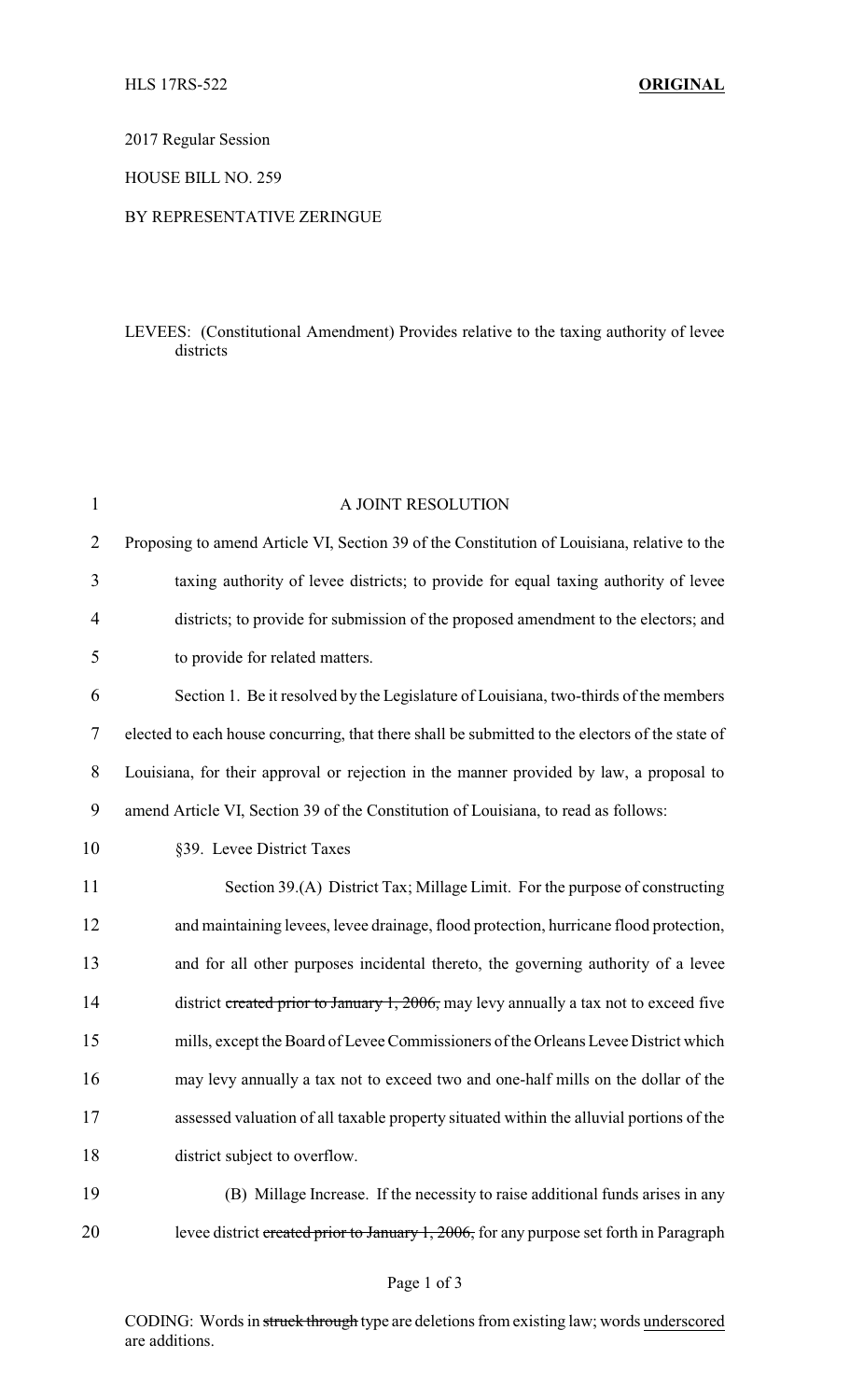1 (A) of this Section, or for any other purpose related to its authorized powers and 2 functions as specified by law, the tax may be increased. However, the necessity and 3 the rate of the increase shall be submitted to the electors of the district, and the tax 4 increase shall take effect only if approved by a majority of the electors voting 5 thereon in an election held for that purpose. 6 (C) Districts Created After January 1, 2006. For any purpose set forth in 7 Paragraph (A) of this Section, the governing authority of a levee district created after 8 January 1, 2006, may annually levy a tax on all property not exempt from taxation 9 situated within the alluvial portions of the district subject to overflow. However, 10 such a district shall not levy such a tax nor increase the rate of such a tax unless the 11 levy or the increase is approved by a majority of the electors of the district who vote 12 in an election held for that purpose. If the district is comprised of territory in more 13 than one parish, approval by a majority of the electors who vote in each parish 14 comprising the district is also required for any such levy or increase. 15 Section 2. Be it further resolved that this proposed amendment shall be submitted 16 to the electors of the state of Louisiana at the statewide election to be held on October 14, 17 2017. 18 Section 3. Be it further resolved that on the official ballot to be used at the election, 19 there shall be printed a proposition, upon which the electors of the state shall be permitted 20 to vote YES or NO, to amend the Constitution of Louisiana, which proposition shall read as 21 follows: 22 Do you support an amendment that authorizes any levee district created after

23 January 1, 2006, to levy annually a tax not to exceed five mills on taxable 24 property situated in the district? (Effective January 1, 2018) (Amends Article 25 VI, Section 39)

Page 2 of 3